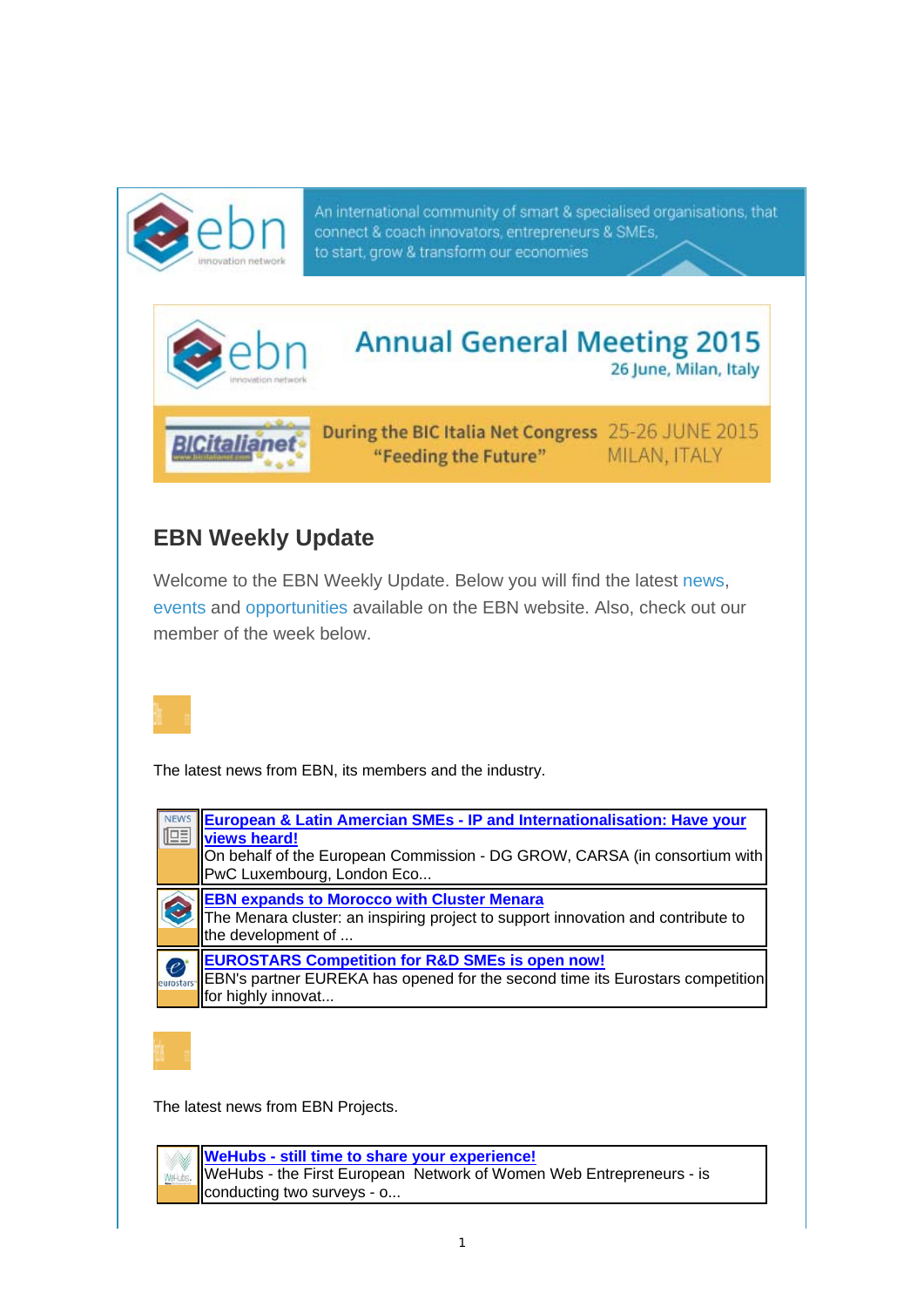| InvestHorizon Newsletter is live! Sign up here to keep up to date<br>The newsletter for InvestHorizon was launches on June 1st and contains info on<br>how startups and SMEs                               |
|------------------------------------------------------------------------------------------------------------------------------------------------------------------------------------------------------------|
| In TRANSITION towards ESIIN: join the 1st European Network of Social<br><b>Innovation Incubators</b><br>On May 29th, TRANSITION organised its Network Development Event: "In<br>TRANSITION towards ESIIN&q |
| <b>Mir</b> 3rd MIRRIS Policy Dialogue in Poland: what happened?<br>Mir Between 2007 and 2014, more than 2100 Polish organisations received EU<br>funding for implementing rese                             |
| <b>EU-India cooperation opportunities: updates from INDIGO projects</b><br>Discover latest updates on EU-India cooperation: INDIGO News #2 More than<br>one year has passed sin                            |
| <b>Award for Frisian Social Entrepreneur 2015</b><br>Award for Frisian Social Entrepreneur 2015 A lot is going on at Business<br>Development Friesland in                                                  |



Upcoming events run by EBN, members, projects or other industry organisations.

|             | <b>Europeana Creative Culture Jam</b><br>Europeana Creative Culture Jam will mix inspiring keynote talks with lively<br>discussion on topics ran<br>Vienna, Austria - 09 Jul - 10 Jul                                                                    |
|-------------|----------------------------------------------------------------------------------------------------------------------------------------------------------------------------------------------------------------------------------------------------------|
|             | <b>ASEAN-EU Business Summit 2015</b><br>On 23 August 2015, the EU-ABC together with the EU-Malaysia Chamber of<br>Commerce & Industry (EUMC<br>Kuala Lumpur, Malaysia - 23 Aug - 23 Aug                                                                  |
| <b>EVEN</b> | EU Professionals in the Malaysian Construction Industry: Engineering,<br><b>Architectural and Quantity Sur</b><br>Under the Program "Support for European Businesses in Southeast Asia<br>Markets", which is<br>Kuala Lumpur, Malaysia - 09 Sep - 11 Sep |
|             | <b>CultureTECH Festival</b><br>Derry, United Kingdom - 11 Sep - 20 Sep                                                                                                                                                                                   |
|             | <b>EU BIC Essentials Training</b><br>The EU BIC Essentials Training is aimed at new staff members of existing<br>EU BICs and to th<br>Brussels, Belgium - 16 Sep - 17 Sep                                                                                |
|             | <b>IASP World Conference 2015</b><br>Zhongguancun Science Park will host the 32nd IASP Annual World Conference<br>on Science Parks and<br>Beijinhg, China - 22 Sep - 25 Sep                                                                              |

## **Opportunities for the EBN Community**